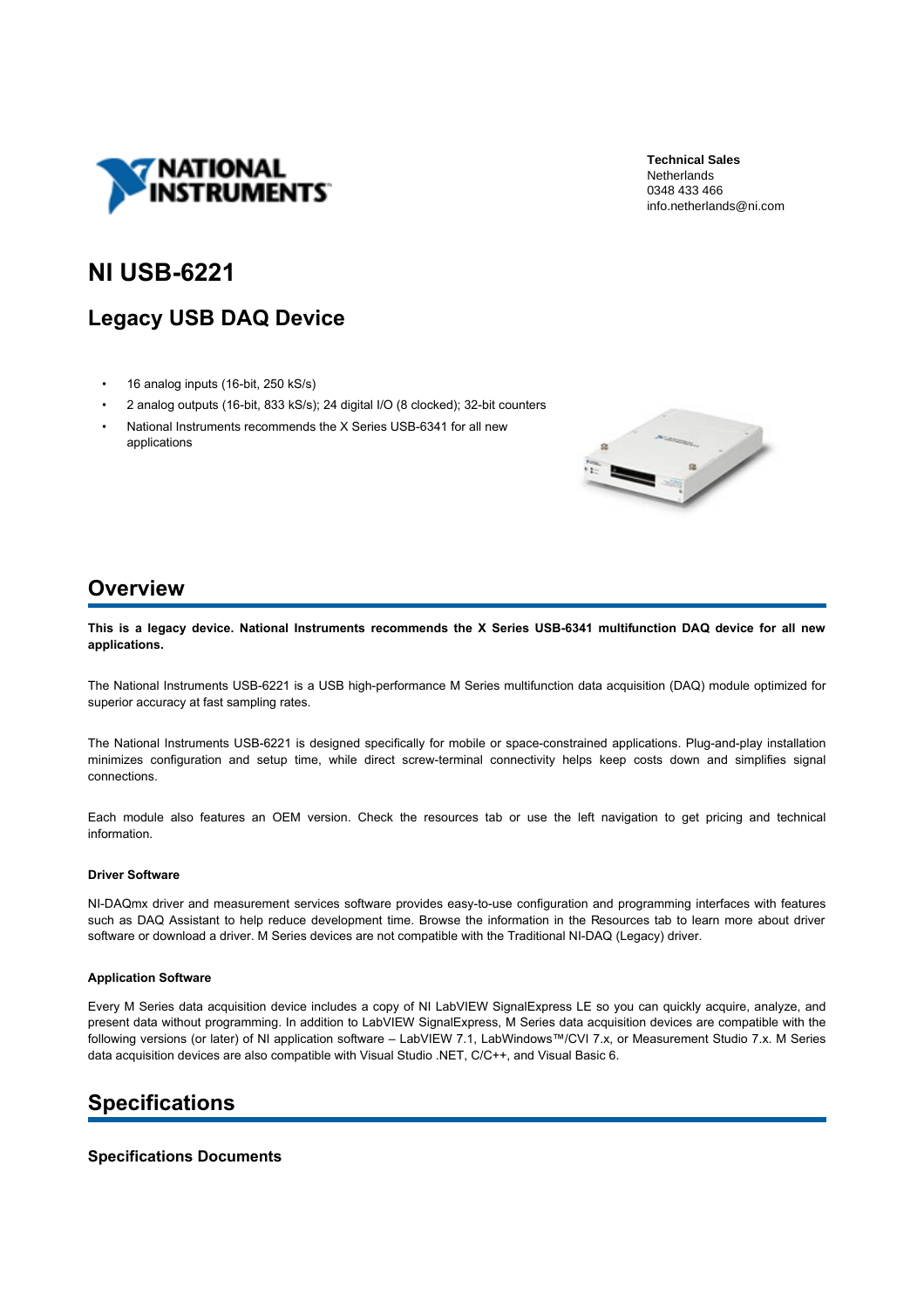- Specifications (2)<br>• Data Sheet
- 

## **Specifications Summary**

| General                                  |                                                                          |
|------------------------------------------|--------------------------------------------------------------------------|
| <b>Product Name</b>                      | <b>USB-6221</b>                                                          |
| <b>Product Family</b>                    | Multifunction Data Acquisition                                           |
| <b>Form Factor</b>                       | <b>USB</b>                                                               |
| <b>Part Number</b>                       | 779808-01 , 779808-02 , 779808-03 , 779808-04 , 779808-06 ,<br>779808-07 |
| <b>Operating System/Target</b>           | Windows                                                                  |
| <b>DAQ Product Family</b>                | M Series                                                                 |
| <b>Measurement Type</b>                  | Quadrature encoder, Voltage                                              |
| <b>RoHS Compliant</b>                    | Yes                                                                      |
| <b>Analog Input</b>                      |                                                                          |
| <b>Channels</b>                          | $16, 8$                                                                  |
| <b>Single-Ended Channels</b>             | 16                                                                       |
| <b>Differential Channels</b>             | 8                                                                        |
| <b>Resolution</b>                        | 16 bits                                                                  |
| <b>Sample Rate</b>                       | 250 kS/s                                                                 |
| <b>Max Voltage</b>                       | 10 V                                                                     |
| <b>Maximum Voltage Range</b>             | $-10$ V, $10$ V                                                          |
| <b>Maximum Voltage Range Accuracy</b>    | 3100 µV                                                                  |
| <b>Maximum Voltage Range Sensitivity</b> | 97.6 µV                                                                  |
| Minimum Voltage Range                    | -200 mV, 200 mV                                                          |
| Minimum Voltage Range Accuracy           | 112 µV                                                                   |
| Minimum Voltage Range Sensitivity        | $5.2 \mu V$                                                              |
| <b>Number of Ranges</b>                  | $\overline{4}$                                                           |
| <b>Simultaneous Sampling</b>             | No                                                                       |
| <b>On-Board Memory</b>                   | 4095 samples                                                             |
| <b>Analog Output</b>                     |                                                                          |
| <b>Channels</b>                          | $\overline{2}$                                                           |
| <b>Resolution</b>                        | 16 bits                                                                  |
| <b>Max Voltage</b>                       | 10 V                                                                     |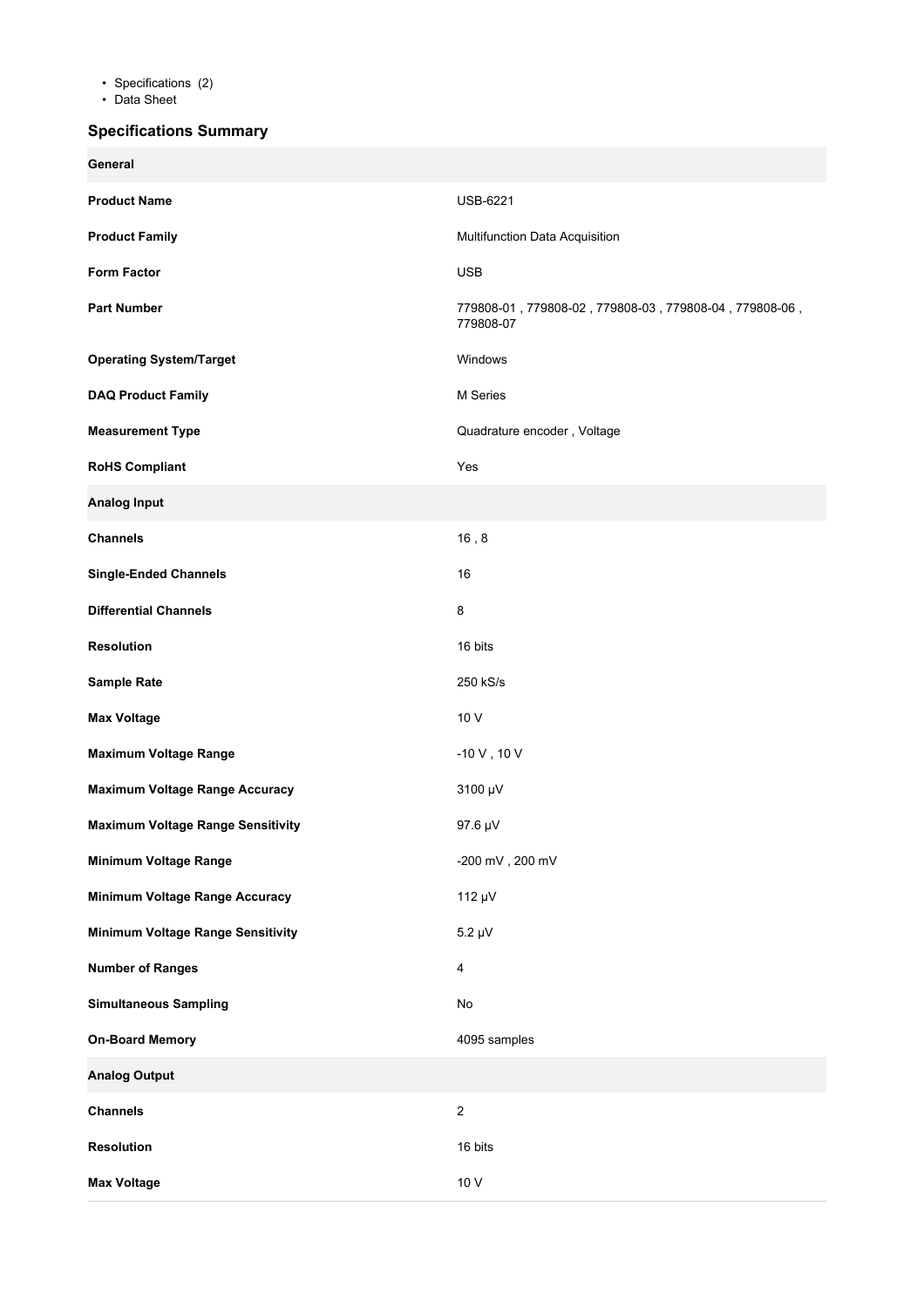| <b>Maximum Voltage Range</b>                  | $-10$ V, $10$ V                   |
|-----------------------------------------------|-----------------------------------|
| <b>Maximum Voltage Range Accuracy</b>         | 3230 µV                           |
| <b>Minimum Voltage Range</b>                  | $-10$ V , 10 V                    |
| Minimum Voltage Range Accuracy                | 3230 µV                           |
| <b>Update Rate</b>                            | 833 kS/s                          |
| <b>Current Drive Single</b>                   | 5 mA                              |
| Digital I/O                                   |                                   |
| <b>Bidirectional Channels</b>                 | 24                                |
| <b>Input-Only Channels</b>                    | 0                                 |
| <b>Output-Only Channels</b>                   | $\pmb{0}$                         |
| <b>Number of Channels</b>                     | $24$ , $0$ , $0$                  |
| <b>Timing</b>                                 | Hardware, Software                |
| <b>Max Clock Rate</b>                         | 1 MHz                             |
| <b>Logic Levels</b>                           | <b>TTL</b>                        |
| <b>Input Current Flow</b>                     | Sinking, Sourcing                 |
| <b>Output Current Flow</b>                    | Sinking, Sourcing                 |
|                                               |                                   |
| <b>Programmable Input Filters</b>             | Yes                               |
| <b>Supports Programmable Power-Up States?</b> | Yes                               |
| <b>Current Drive Single</b>                   | 24 mA                             |
| <b>Current Drive All</b>                      | 448 mA                            |
| <b>Watchdog Timer</b>                         | No                                |
| <b>Supports Handshaking I/O?</b>              | No                                |
| <b>Supports Pattern I/O?</b>                  | Yes                               |
| <b>Maximum Input Range</b>                    | $0\,\mathrm{V}$ , $5\,\mathrm{V}$ |
| <b>Maximum Output Range</b>                   | $0 \vee$ , $5 \vee$               |
| <b>Counter/Timers</b>                         |                                   |
| <b>Counters</b>                               | $\boldsymbol{2}$                  |
| <b>Buffered Operations</b>                    | Yes                               |
| <b>Debouncing/Glitch Removal</b>              | Yes                               |
| <b>GPS Synchronization</b>                    | No                                |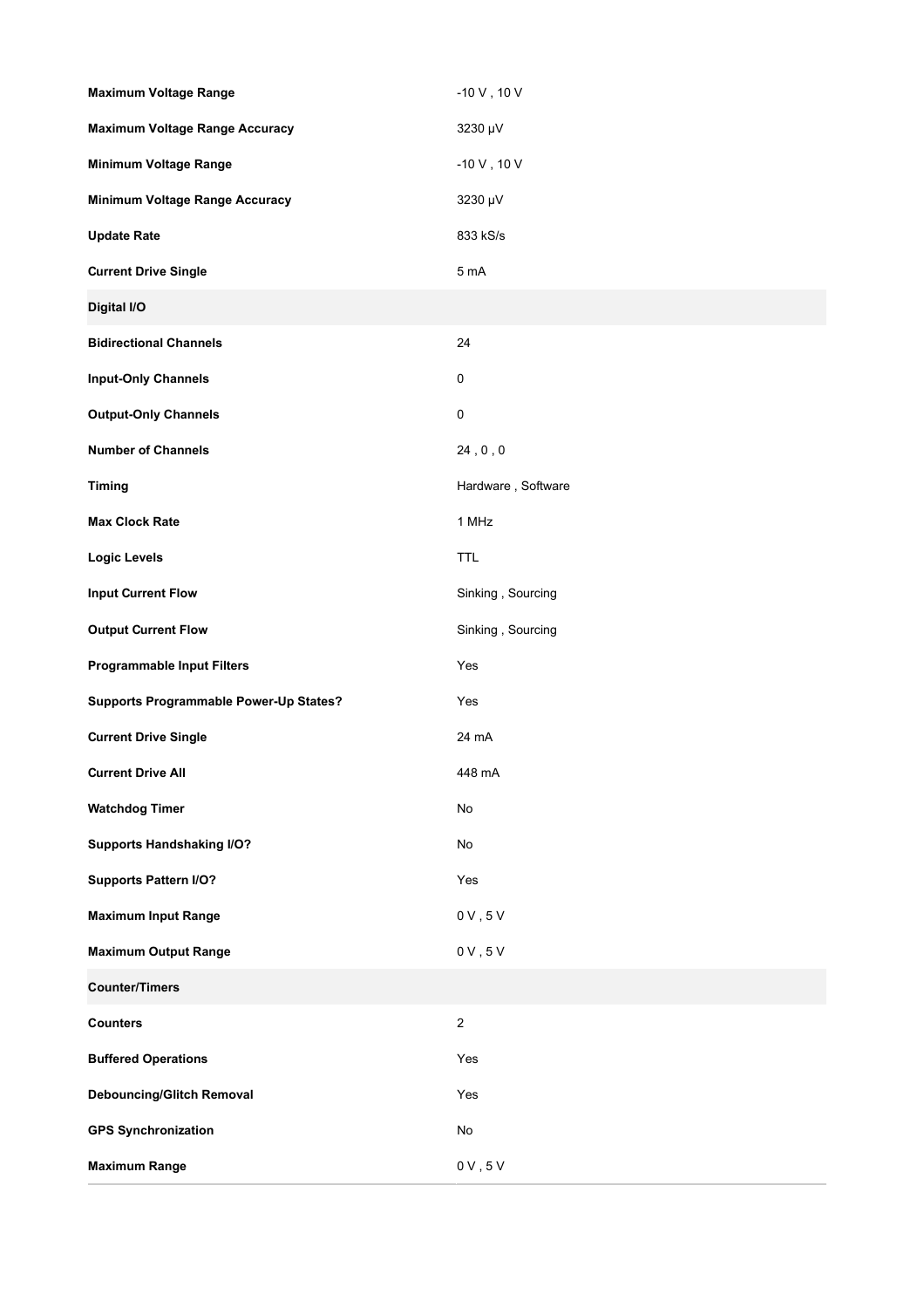| <b>Max Source Frequency</b>       | 80 MHz          |
|-----------------------------------|-----------------|
| Minimum Input Pulse Width         | 12.5 ns         |
| <b>Pulse Generation</b>           | Yes             |
| <b>Resolution</b>                 | 32 bits         |
| <b>Timebase Stability</b>         | 50 ppm          |
| <b>Logic Levels</b>               | <b>TTL</b>      |
| <b>Physical Specifications</b>    |                 |
| Length                            | 26.67 cm        |
| Width                             | 17.09 cm        |
| Height                            | 4.45 cm         |
| I/O Connector                     | Screw terminals |
| Timing/Triggering/Synchronization |                 |
| <b>Triggering</b>                 | Digital         |

# **Pricing**

| Part Number                 | Description                                           | Est Ship  | Euro*      | Qtν      |
|-----------------------------|-------------------------------------------------------|-----------|------------|----------|
|                             | Device and Professional Accessory Set                 |           |            |          |
| 779808-02                   | NI USB-6221 M Series, 26 cm, Screw Term, SWISS (220V) | $12 - 20$ | € 1.149.00 | $\Omega$ |
| 779808-04                   | NI USB-6221 M Series, 26 cm, Screw Term, EURO (240V)  | $5 - 10$  | € 1.149.00 | 0        |
| 779808-06                   | NI USB-6221 M Series, 26 cm, Screw Term, U.K. (240V)  | 5 - 10    | € 1,149.00 | $\Omega$ |
| <b>Optional Accessories</b> |                                                       |           |            |          |
| 780315-01                   | Rugged Carrying Case for Portable Instrumentation     | $5 - 10$  | € 159.00   | $\Omega$ |
| 779489-01                   | Data Acquisition: 7 Steps To Success Tutorial Kit     | $5 - 10$  | € 79.00    | $\Omega$ |
| 780214-01                   | Externally Powered USB M Series Panel Mounting Kit    | $5 - 10$  | €49.00     | $\Omega$ |

\* You have selected Netherlands as the country where you will use the product(s). Pricing may have changed since you printed this document on 04/11/2011. Please visit ni.com to see current pricing.

### **Place Order or Obtain Quote**

Order Online or by Fax

- 1. Navigate to ni.com/products and select "Order by Part Number" found under the "Business Center" section.
- 2. Once you have added your items to your cart, see the "Your Cart Options" section to place your order, obtain a quote, or print a fax form.

Order by Phone

Call 0348 433 466 to place your order or obtain a quote.

# **Services**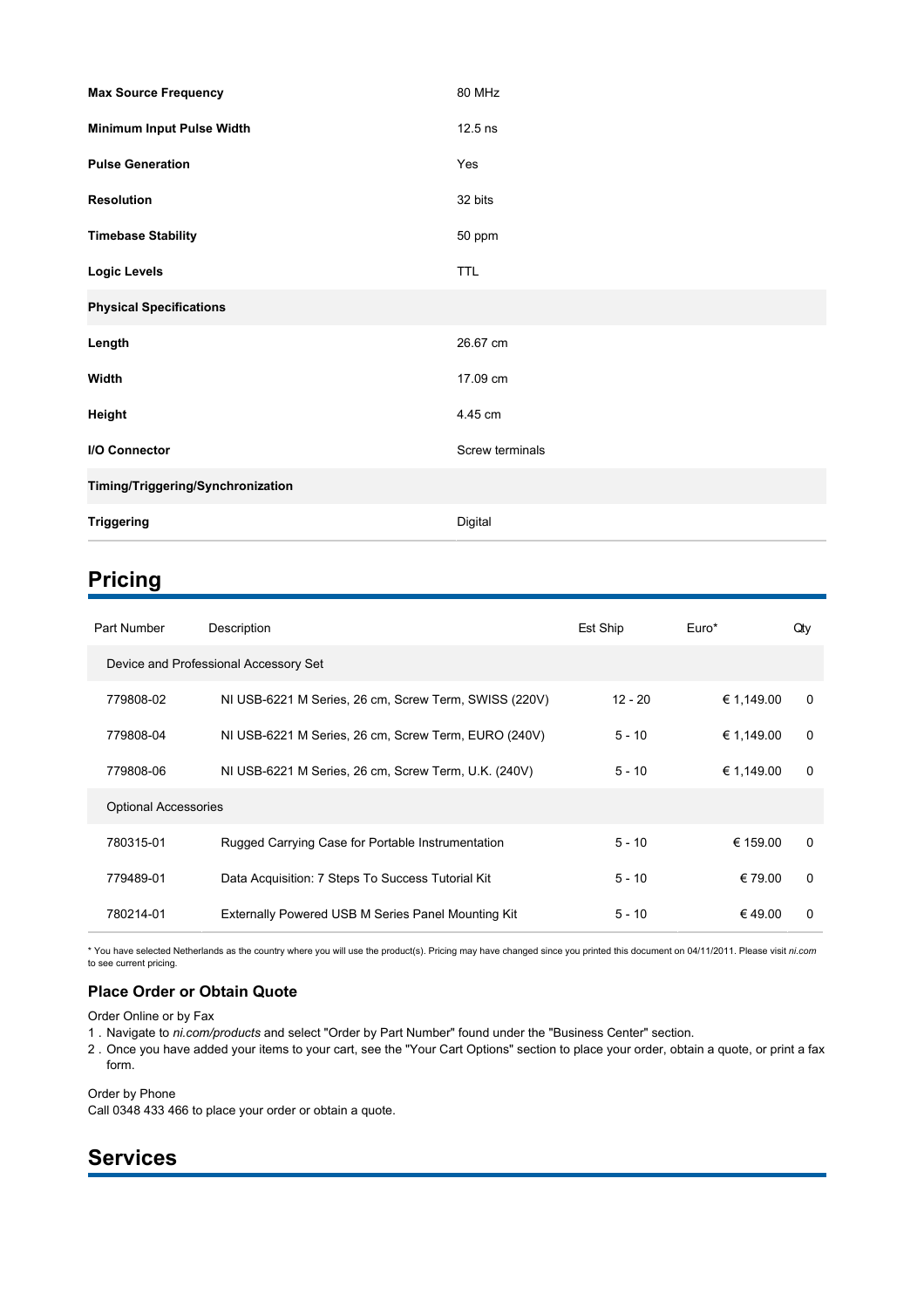### **Extended Warranties**

National Instruments designs and manufactures all products to minimize failures, however unexpected failures can still occur. Extended warranties provide a fixed economical price at the time of system purchase, covering any repair costs for up to three years. In addition, they offer the following benefits:

- Significant cost savings compared to individual repair incidents
- Fault location, diagnostics, and repair by NI any time the system product fails
- All parts and labor costs covered as well as any adjustments needed to restore the hardware to manufacturing specifications For more information about your warranty options:
	- Learn More About Warranty Services [http://www.ni.com/services/warranty.htm]
	- Talk to an Expert About Extended Warranties [javascript:openCallMeWindowCTA(document.referrer,%20'US')]
	- View Warranty Repair Policies [http://www.ni.com/services/warranty\_repair\_policies.htm]

### **Calibration**

NI recognizes the need to maintain properly calibrated devices for high-accuracy measurements. NI provides manual calibration procedures, services to recalibrate your products, and automated calibration software to calibrate many NI measurement products.

• Learn More About Calibration Services [http://www.ni.com/services/calibration.htm]

### **Training**

NI training is the fastest, most certain route to productivity with NI tools and successful application development.

- Learn More About NI Training and Certification [http://www.ni.com/training/]
- Find a Course Near You and View Schedules [http://sine.ni.com/apps/utf8/nisv.custed]

### **Repair Services**

Return your registered product under warranty at no additional labor and parts cost. NI offers fault location, diagnostics, and repair any time the system fails as well as any adjustments needed to restore the hardware to manufacturing specifications.

- Learn More About Repair Services [http://www.ni.com/services/warranty.html
- Contact NI to obtain a Return Material Authorization (RMA) form and shipping instructions. [http://sine.ni.com/apps/utf8/nicc.call me]
- View your RMA support request status online. [http://www.ni.com/support/servicereq/]
- Register your product [http://www.ni.com/register].

### **Technical Support**

ni.com/support [http://www.ni.com/support/]

## **Resources**

### **Additional Product Information**

- Manuals (6)
- Dimensional Drawings
- Product Certifications

### **Related Information**

- NI USB Data Acquisition for OEM
- Download NI Data Acquisition Drivers
- NI LabVIEW SignalExpress Interactive Data-Logging Software
- . NI Signal Streaming: bidirectional high-speed data streams over USB